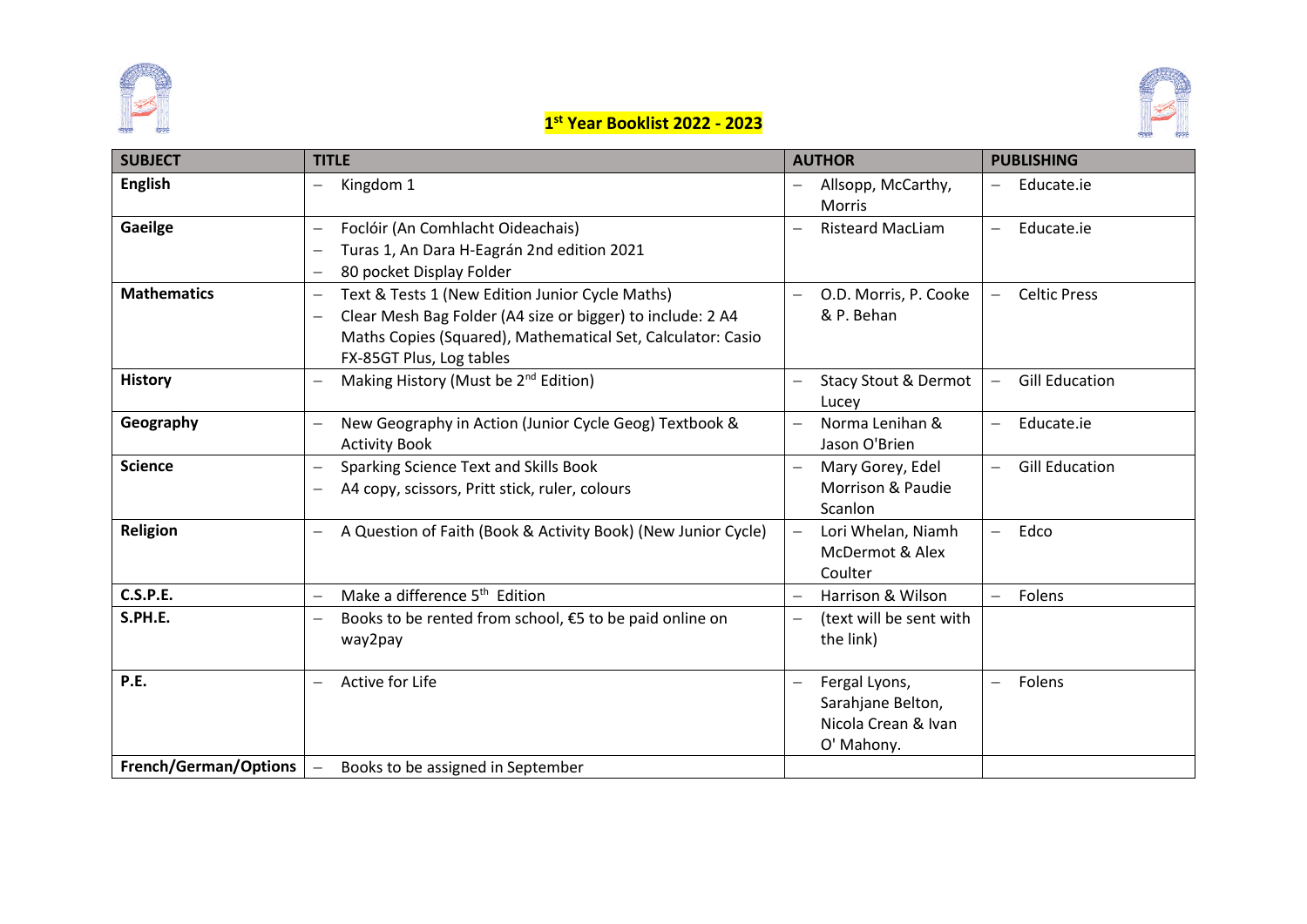



### **2 nd Year Booklist 2022 - 2023**

| <b>SUBJECT</b>     | <b>TITLE</b>                                                                                                                                                                                                                                                    | <b>AUTHOR</b>                                                                | <b>PUBLISHING</b>                      |
|--------------------|-----------------------------------------------------------------------------------------------------------------------------------------------------------------------------------------------------------------------------------------------------------------|------------------------------------------------------------------------------|----------------------------------------|
| <b>English</b>     | Ms. Maguire, (Seannan)'Julius Caesar'<br>$\overline{\phantom{m}}$<br>Ms. Maguire, (Seannan) The Weight of Water                                                                                                                                                 | William Shakespeare<br>Sarah Crossan                                         | Any edition                            |
|                    | Mr. Grimes, (to be decided in September)<br>$\overline{\phantom{m}}$<br>Mr. Grimes, (to be decided in September)                                                                                                                                                | $\overline{\phantom{0}}$                                                     |                                        |
|                    | Ms. McDonnell, (Colman) 'The Weight of Water'<br>Ms. McDonnell, (Colman) 'Julius Caesar'                                                                                                                                                                        | Sarah Crossam<br>$\overline{\phantom{0}}$<br>William Shakespeare             | Any edition                            |
|                    | Mr. Keane, (Caimin) 'The Outsiders<br>Mr. Keane, (Caimin) 'The Merchant of Venice                                                                                                                                                                               | S.E Hinton<br>$\overline{\phantom{0}}$<br>William Shakespeare                | Any edition                            |
|                    | Ms. McSweeney, (Moibhi) Julius Caesar<br>Ms. McSweeney, (Moibhi) The Weight of Water'                                                                                                                                                                           | William Shakespeare<br>Sarah Crossan                                         | Edco<br>$\overline{\phantom{0}}$       |
|                    | Mr. Corry, 'Trash'                                                                                                                                                                                                                                              | Andy Mulligan                                                                |                                        |
| Gaeilge            | Turas 2 (Gnáthleibhéal - Ordinary Level - new edition)<br>$\overline{\phantom{m}}$<br>Turas 3 Higher Level - Ardleibhéal (New Edition)<br>Foclóir (An Comhlacht Oideachas)<br>80 pocket display folder                                                          | <b>Risteard Mac Liam</b>                                                     | Educate.ie<br>$\overline{\phantom{0}}$ |
| <b>Mathematics</b> | To be decided in September<br>$\overline{\phantom{m}}$<br><b>Calculator: Casio FX-85GT Plus</b><br>$\overline{\phantom{0}}$<br>Clear Mesh Bag Folder(A4 or bigger): Maths Set, 2 x A4<br>$\overline{\phantom{0}}$<br>Squared Copies, Log tables (Keep last yrs) |                                                                              |                                        |
| <b>History</b>     | Continue with book from First Year.<br>$\overline{\phantom{0}}$                                                                                                                                                                                                 |                                                                              |                                        |
| Geography          | Continue with book from First Year.<br>$\overline{\phantom{0}}$                                                                                                                                                                                                 |                                                                              |                                        |
| <b>Science</b>     | Sparking Science Text & Skills Book                                                                                                                                                                                                                             | Mary Gorey, Edel<br>$\overline{\phantom{0}}$<br>Morrison & Paudie<br>Scanlon | <b>Gill Education</b>                  |
|                    | A4 copy, scissors, Pritt stick, ruler, colours                                                                                                                                                                                                                  |                                                                              |                                        |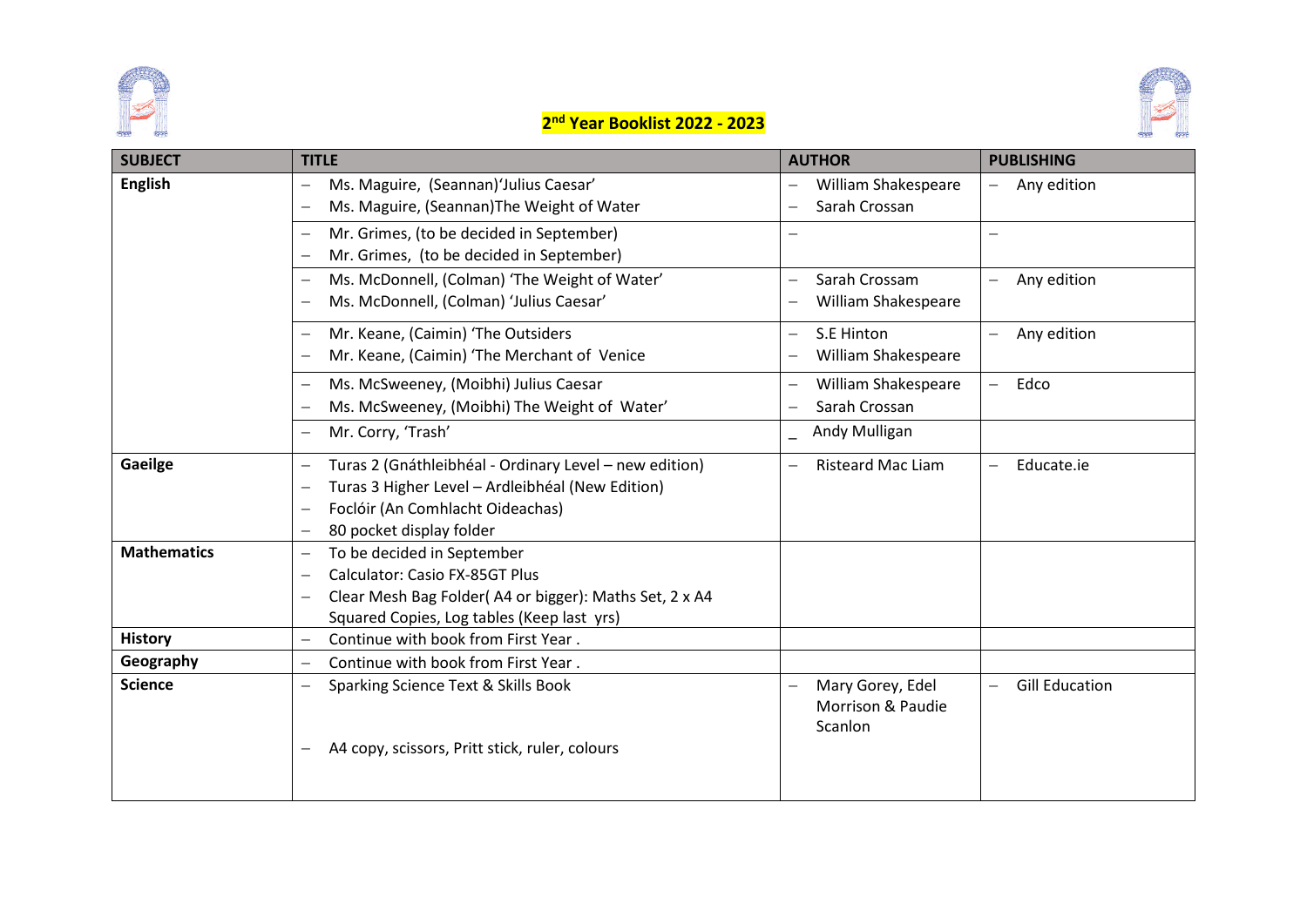| <b>SUBJECT</b>         | <b>TITLE</b>                                                                | <b>AUTHOR</b>                                                           | <b>PUBLISHING</b>                      |
|------------------------|-----------------------------------------------------------------------------|-------------------------------------------------------------------------|----------------------------------------|
| Religion               | Continue with book from First Year.                                         |                                                                         |                                        |
| <b>C.S.P.E.</b>        | Make a difference $5th$ Edition (use book from 1st year)                    | Harrison & Wilson                                                       | Folens<br>$-$                          |
| S.PH.E.                | Books to be rented from school, €5 to be paid online on<br>way2pay          | (text will be sent with the<br>link)                                    |                                        |
| P.E.                   | Active for Life                                                             | Fergal Lyons,<br>Sarahjane Belton,<br>Nicola Crean & Ivan O'<br>Mahony. | Folens<br>$\qquad \qquad -$            |
| French                 | Allons y 2 Pack (Newest Edition)<br>Keep last year's book also (Allons y 1) | Lisa Bergin and Linda<br>Fogarty                                        | Educate.ie<br>$\overline{\phantom{0}}$ |
| German                 | Alles Klar (same book as last year)                                         | Niamh O'Rourke                                                          | CJ Fallon<br>$-$                       |
| Art:                   | €20 art materials (Text will be sent through way2pay)<br>$\qquad \qquad -$  |                                                                         |                                        |
| <b>Graphics</b>        | <b>Understanding Technical Graphics</b>                                     | John O'Sullivan                                                         | <b>Gill Education</b>                  |
| <b>Engineering</b>     | No text required, class notes provided.                                     |                                                                         |                                        |
| <b>Home Economics</b>  | Skills for Life (last year's book)                                          | Carmel Enright &<br>Maureen Flynn                                       | Folens<br>$\equiv$                     |
| <b>Wood Technology</b> | Design Roots                                                                | Keelin Leahy                                                            | <b>Gill Education</b>                  |
| <b>Music</b>           | Continue with last year's book<br>$\overline{\phantom{m}}$                  |                                                                         |                                        |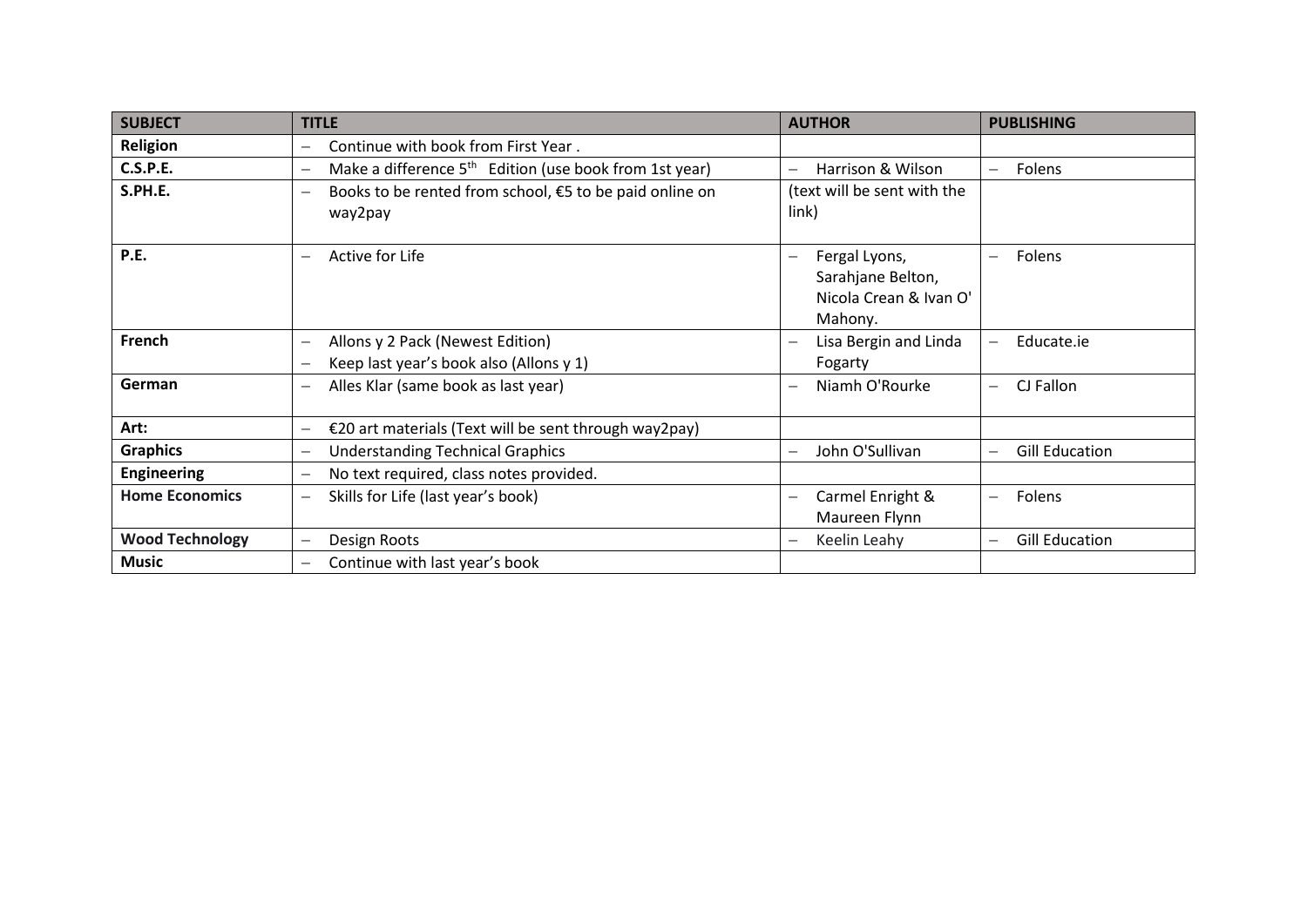



### **3 rd Year Booklist 2022 - 2023**

| <b>SUBJECT</b>     | <b>TITLE</b>                                                             | <b>AUTHOR</b>                              | <b>PUBLISHING</b>                          |
|--------------------|--------------------------------------------------------------------------|--------------------------------------------|--------------------------------------------|
| <b>English</b>     | Ms. Maguire (Brid) 'Of Mice and Men<br>$\overline{\phantom{0}}$          | John Steinbeck<br>$\overline{\phantom{0}}$ |                                            |
|                    | Higher Level Exam Papers                                                 |                                            | <b>Edco</b><br>$\overline{\phantom{0}}$    |
|                    | Mr. Grimes, (to be decided in September)<br>—                            | —                                          | $\overline{\phantom{0}}$                   |
|                    |                                                                          |                                            |                                            |
|                    | Ms. O'Brien, (Fiachra) 'Of Mice and Men'                                 | John Steinbeck<br>$\overline{\phantom{0}}$ | Any edition<br>$\qquad \qquad -$           |
|                    |                                                                          |                                            |                                            |
|                    | Ms. McSweeney, (Flannan) 'The Weight of Water<br>$-$                     | Sarah Crossan                              |                                            |
|                    |                                                                          |                                            |                                            |
|                    | Mr. Corry, 'The Outsiders'                                               | S. E. Hinton                               |                                            |
|                    |                                                                          |                                            |                                            |
|                    | Ms. McDonnell, (Ciaran) 'The Outsiders'<br>—                             | S.E. Hinton                                |                                            |
| Gaeilge            | Keep last year's books<br>$\overline{\phantom{0}}$                       |                                            | $\overline{\phantom{0}}$                   |
|                    | Exam Papers (to be decided in September)                                 |                                            |                                            |
|                    | Foclóir (An Comhlacht Oideachas) and 80 pocket display folder            |                                            |                                            |
| <b>Mathematics</b> | Continue with books from last year                                       |                                            |                                            |
|                    | <b>Calculator: Casio FX-85GT Plus</b><br>$\overline{\phantom{0}}$        |                                            |                                            |
|                    | Clear Mesh Bag Folder(A4 or bigger): Maths Set, 2 x A4 Squared<br>—      |                                            |                                            |
|                    | Copies, Log tables                                                       |                                            |                                            |
| <b>History</b>     | Continue with books from last year<br>$\overline{\phantom{0}}$           |                                            |                                            |
| Geography          | Continue with books from last year<br>$\overline{\phantom{0}}$           |                                            |                                            |
| <b>Science</b>     | Sparking Science and Skills book<br>$-$                                  | Mary Gorey, Edel<br>$-$                    | <b>Gill Education</b><br>$\qquad \qquad -$ |
|                    |                                                                          | Morrison & Paudie                          |                                            |
|                    |                                                                          | Scanlon                                    |                                            |
|                    | Exam Papers - New Junior cycle Science Common level<br>$\qquad \qquad -$ |                                            | Edco<br>$\qquad \qquad -$                  |
|                    | A4 copy, scissors, Pritt stick, ruler, colours                           |                                            |                                            |
|                    |                                                                          |                                            |                                            |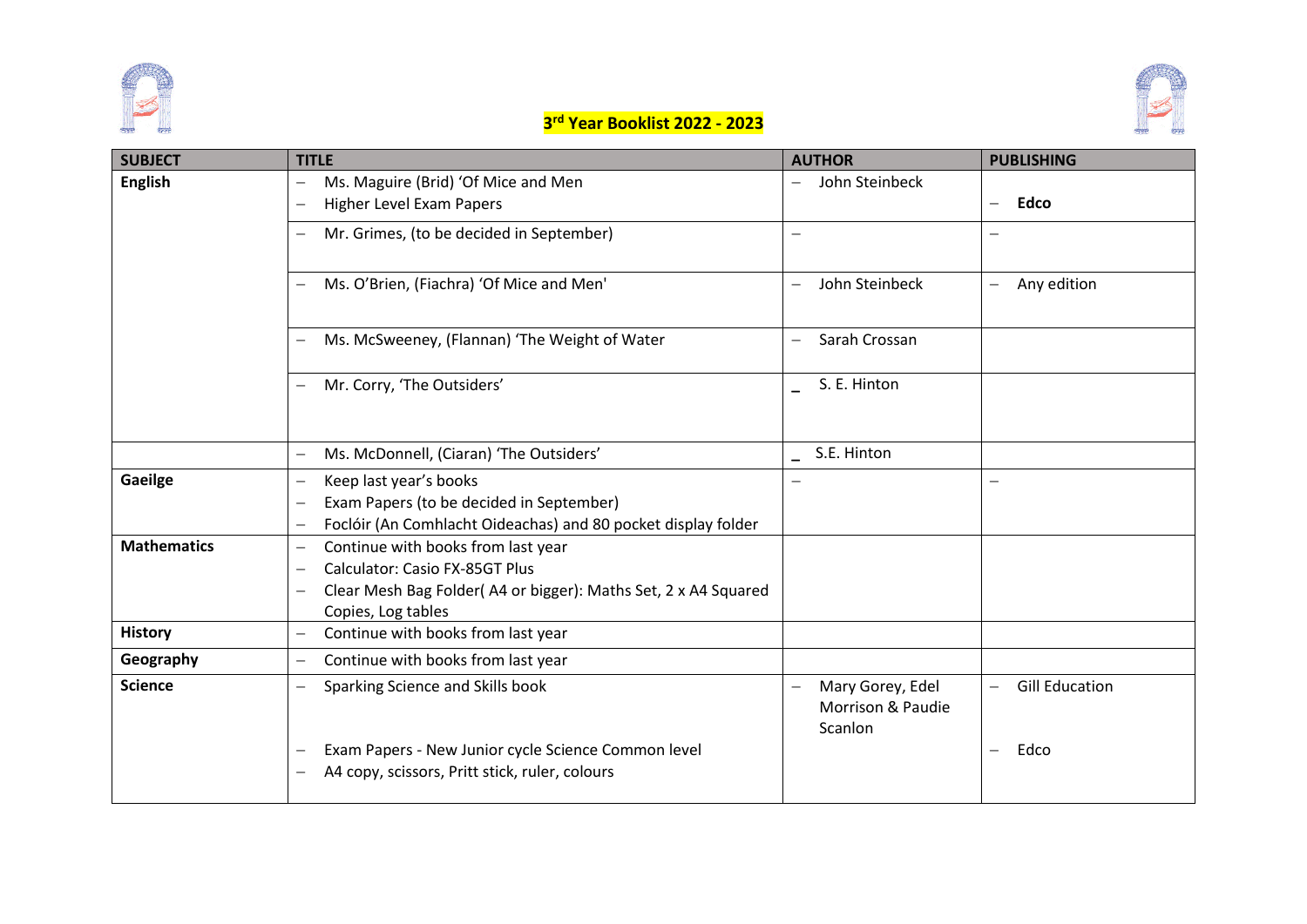| <b>SUBJECT</b>          | <b>TITLE</b>                                                                                                                                                                  | <b>AUTHOR</b>                              | <b>PUBLISHING</b>           |
|-------------------------|-------------------------------------------------------------------------------------------------------------------------------------------------------------------------------|--------------------------------------------|-----------------------------|
| Religion                | Continue with books from last year<br>$\qquad \qquad -$                                                                                                                       |                                            |                             |
| <b>C.S.P.E.</b>         | Make a Difference (Keep last year's book & workbook)<br>$\qquad \qquad -$                                                                                                     | Harrison & Wilson                          | Folens<br>$\qquad \qquad -$ |
| S.PH.E.                 | Health & Well-being SPHE 3<br>$\overline{\phantom{0}}$                                                                                                                        | $\overline{\phantom{0}}$                   | Edco<br>$\qquad \qquad -$   |
| French                  | Keep last year's book (Allons y 2 & Allons y 1)<br>$\qquad \qquad -$<br>Exam Papers to be decided in September<br>$\qquad \qquad -$                                           |                                            |                             |
| German                  | Viel Spaß 1(same book as 1 <sup>st</sup> year)<br>$\qquad \qquad -$<br>Viel Spaß 2 (same book as 2 <sup>nd</sup> year)<br>$\qquad \qquad -$<br>Same folders as 1st & 2nd Year | Niamh O'Rourke<br>$\overline{\phantom{0}}$ | CJ Fallon                   |
| Art:                    | €20 to be paid to teacher for Art Materials (Text will be sent<br>$\overline{\phantom{0}}$<br>through way2pay)                                                                |                                            |                             |
| <b>Graphics:</b>        | Continue from last year<br>$\qquad \qquad -$                                                                                                                                  |                                            |                             |
| <b>Engineering</b>      | Continue from last year<br>$\qquad \qquad -$                                                                                                                                  |                                            |                             |
| <b>Home Economics</b>   | Continue with books from last year<br>$\qquad \qquad -$<br>Exam papers (to be decided in September)<br>$\qquad \qquad -$                                                      |                                            |                             |
| <b>Wood Technology:</b> | Continue with books from last year<br>$\qquad \qquad -$                                                                                                                       |                                            |                             |
| <b>Music</b>            | Continue with books from last year                                                                                                                                            |                                            |                             |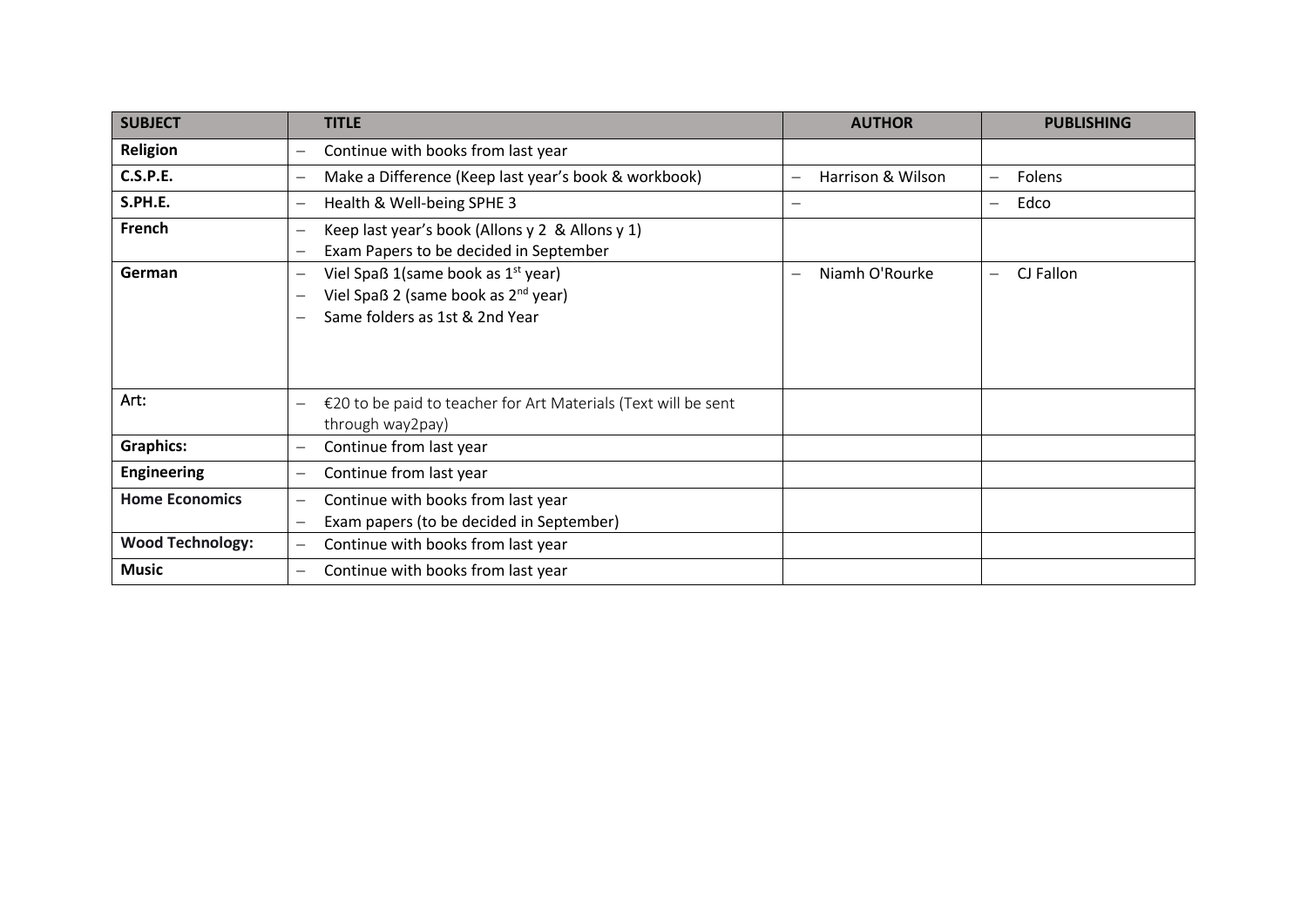



# **LC1 Booklist 2022 - 2023**

| <b>SUBJECT</b>                        | <b>TITLE</b>                                                                                                                                                                                                                                                                                                                                | <b>AUTHOR</b>                                                                                                | <b>PUBLISHING</b>                                         |
|---------------------------------------|---------------------------------------------------------------------------------------------------------------------------------------------------------------------------------------------------------------------------------------------------------------------------------------------------------------------------------------------|--------------------------------------------------------------------------------------------------------------|-----------------------------------------------------------|
| <b>English</b>                        | Texts to be indicated in September<br>$\overline{\phantom{m}}$                                                                                                                                                                                                                                                                              |                                                                                                              |                                                           |
| Gaeilge                               | Samhlaíocht (Higher Level)<br>$\overline{\phantom{m}}$<br>An Triail (Higher Level) (Nótaí)<br>Irish Dictionary (Higher & Ordinary Level)                                                                                                                                                                                                    | Caitriona Ni<br>$\overline{\phantom{0}}$<br>Shuilleabhain and<br><b>Triona Geraghty</b><br>Mairéad Ní Ghráda | Gill<br>$\equiv$<br>CJ Fallon<br>$\overline{\phantom{0}}$ |
|                                       | Spreagadh (Ord Level)<br>120 pocket display folder                                                                                                                                                                                                                                                                                          | Caitríona Ní<br>Shúilleabháin                                                                                | Gill<br>$\overline{\phantom{0}}$                          |
| <b>Mathematics</b>                    | Text & Tests 3 (orange bk, Ordinary Level)<br>$\overline{\phantom{m}}$<br>Text & Tests 4 & 5 New Edition (Higher Level) or Text & Tests<br>$\overline{\phantom{0}}$<br>4,5,6& 7 (H level if second hand)<br>Clear Mesh Bag Folder (A4 or bigger) to include; 2 A4 Maths<br>Copies (squared)<br>Calculator (Casio FX 85 GT Plus), Log tables | O.D. Morris, Paul<br>Cooke & Paul Behan                                                                      | <b>Celtic Press</b><br>$\overline{\phantom{0}}$           |
| S.P.H.E                               | Paper folder + copy<br>$\overline{\phantom{m}}$                                                                                                                                                                                                                                                                                             |                                                                                                              |                                                           |
| <b>History</b>                        | 'Modern Europe and the Wider World'<br>'Modern Ireland'                                                                                                                                                                                                                                                                                     | Dermot Lucey<br>Gerard Brockie &<br>Raymond Walsh                                                            | <b>Gill Education</b><br><b>Gill Education</b>            |
| Geography                             | <b>Horizons Book 1</b><br>$\overline{\phantom{m}}$                                                                                                                                                                                                                                                                                          | Edwina Hynes & Tara<br>Fitzhams                                                                              | Edco<br>$\overline{\phantom{0}}$                          |
| <b>Religion (non-exam</b><br>subject) | Resources supplied by school<br>$\qquad \qquad -$                                                                                                                                                                                                                                                                                           |                                                                                                              |                                                           |
| French                                | Tout Va Bien (3rd Edition) Higher & Ordinary Level<br>$\overline{\phantom{m}}$                                                                                                                                                                                                                                                              | Dervla Murphy                                                                                                | Folens<br>$\overline{\phantom{0}}$                        |
| German                                | Text to be decided in September<br>$\overline{\phantom{m}}$<br>German Dictionary is compulsory<br>A4 folder with plastic pockets for oral work - 60 pages & dividers                                                                                                                                                                        |                                                                                                              |                                                           |
| DCG:                                  | No Text required                                                                                                                                                                                                                                                                                                                            |                                                                                                              |                                                           |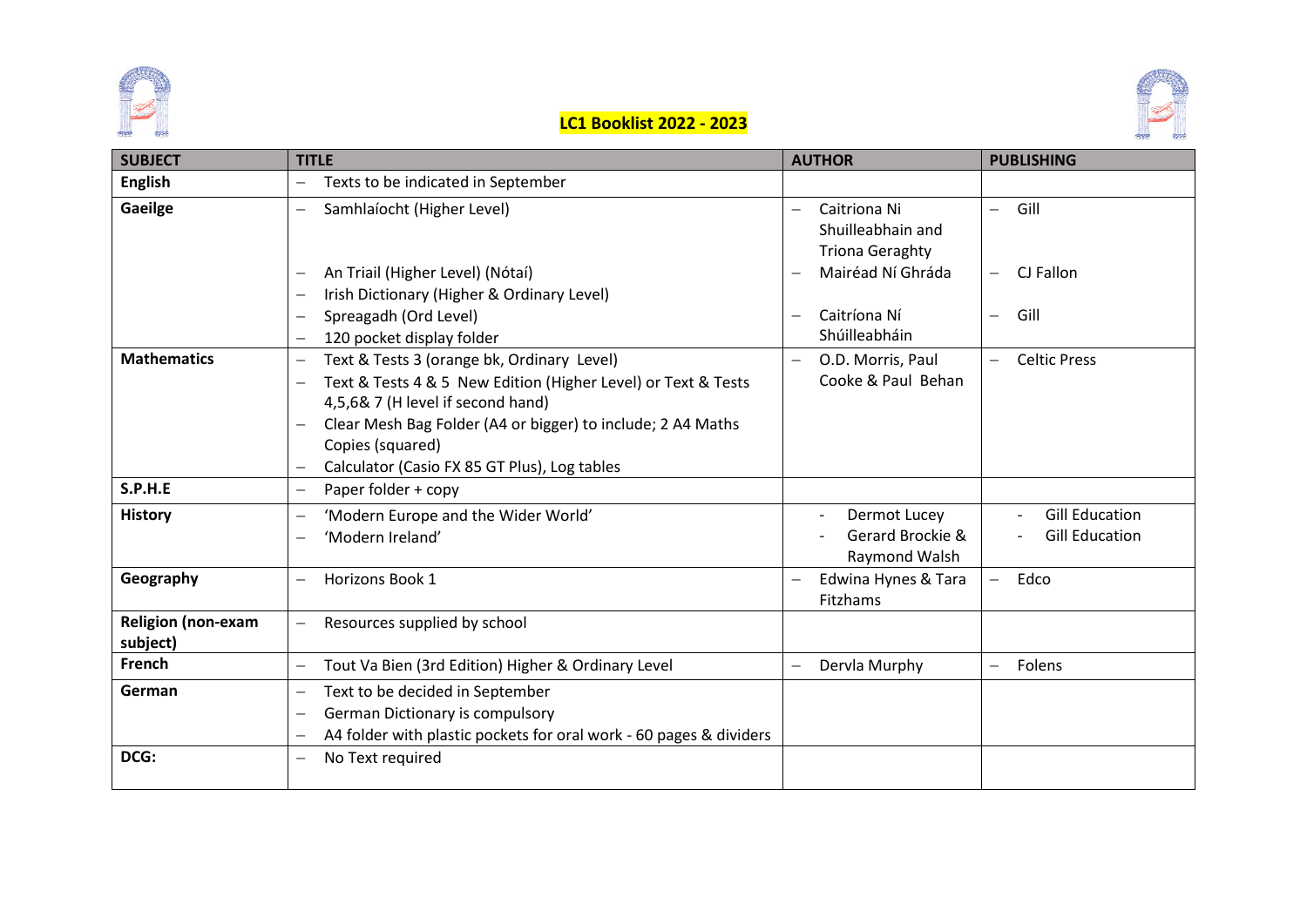| <b>SUBJECT</b>                                          | <b>TITLE</b>                                                                                                                                                                                                  | <b>AUTHOR</b>                                                | <b>PUBLISHING</b>                                                    |
|---------------------------------------------------------|---------------------------------------------------------------------------------------------------------------------------------------------------------------------------------------------------------------|--------------------------------------------------------------|----------------------------------------------------------------------|
| Art                                                     | Appreciating Art - New/3rd edition<br>Manuscript copy for essays<br>€20 to be paid to teacher for Art Materials (Text will be sent                                                                            | Aine Ní Chartaigh +<br>Aidan O'Sullivan                      | <b>Gill Education</b>                                                |
|                                                         | through way2pay)                                                                                                                                                                                              |                                                              |                                                                      |
| Engineering                                             | No text required, class notes provided.<br>$\overline{\phantom{0}}$                                                                                                                                           |                                                              |                                                                      |
| <b>Home Economics</b>                                   | Complete Home Economics Book + Food Studies Assignment<br>Guide                                                                                                                                               | Leanne Gillick &<br>Laura Healy                              | Educate.ie<br>$\qquad \qquad -$                                      |
| <b>Music</b>                                            | <b>Notes Textbook</b><br>$\overline{\phantom{0}}$<br>Set Works A (4 scores needed) Tchaikovsky, Bach, Barry &<br>Queen                                                                                        | Ann-Marie & Majella<br><b>Higgins</b>                        | $\overline{\phantom{0}}$                                             |
| Chemistry                                               | Chemistry Live 2nd Edition Book & Workbook<br>$\overline{\phantom{0}}$<br>Chemistry Live student lab notebook<br>$\overline{\phantom{0}}$<br>Scientific calculator/A4 folder/plastic pockets & safety goggles | Declan Kennedy                                               | Folens                                                               |
| <b>Ag Science</b>                                       | Breaking Ground 3rd edition for New Specification<br>$\overline{\phantom{0}}$<br>2 x A4 Hardbacked Copies + 2 x A4 plastic pocket folders &<br>safety goggles                                                 | Carol Cronin &<br>$\overline{\phantom{0}}$<br>Sandra Tiernan | Edco<br>$\overline{\phantom{0}}$                                     |
| <b>Biology</b>                                          | Leaving Certificate Biology Plus New edition (Orange Book)<br>$\overline{\phantom{0}}$<br>A4 Hardback notes copy & safety goggles<br>LC Biology Experiment Book {3rd Edition)<br>$\overline{\phantom{0}}$     | Michael O'Callaghan<br>Rice and Conroy                       | Edco<br>$\overline{\phantom{m}}$<br>Edco<br>$\overline{\phantom{0}}$ |
| <b>Physics</b>                                          | Leaving Certificate Physics Plus<br>$-$<br>Physics Experiment Book (New Edition)+ scientific calculator                                                                                                       | T. Tierney<br>K. Young<br>$\overline{\phantom{0}}$           | Edco<br>$\overline{\phantom{0}}$<br>Edco                             |
| <b>Construction Studies</b>                             | <b>Get Constructive</b>                                                                                                                                                                                       | Corcoran/King/Nolan                                          | Educate.ie<br>$\overline{\phantom{m}}$                               |
| <b>Business</b>                                         | "Ahead for Business"<br>$\overline{\phantom{0}}$                                                                                                                                                              | Deborah Hogan &<br>Nicola Murphy                             | _ Educate.ie                                                         |
| <b>Accounting</b>                                       | "Modern Accounting" for Leaving Certificate                                                                                                                                                                   | Peter Quinn                                                  | Folens<br>$\overline{\phantom{m}}$                                   |
| <b>LCVP</b>                                             | Making it Happen 3rd Edition<br>$\overline{\phantom{0}}$                                                                                                                                                      | Caroline McHale                                              | Folens<br>$\overline{\phantom{m}}$                                   |
| <b>Leaving Certificate</b><br><b>Physical Education</b> | <b>Winning Formula</b><br>$\overline{\phantom{0}}$                                                                                                                                                            | Hilary Fitzgerald &<br>Deirdre Colfer                        | <b>Gill Education</b><br>$\overline{\phantom{0}}$                    |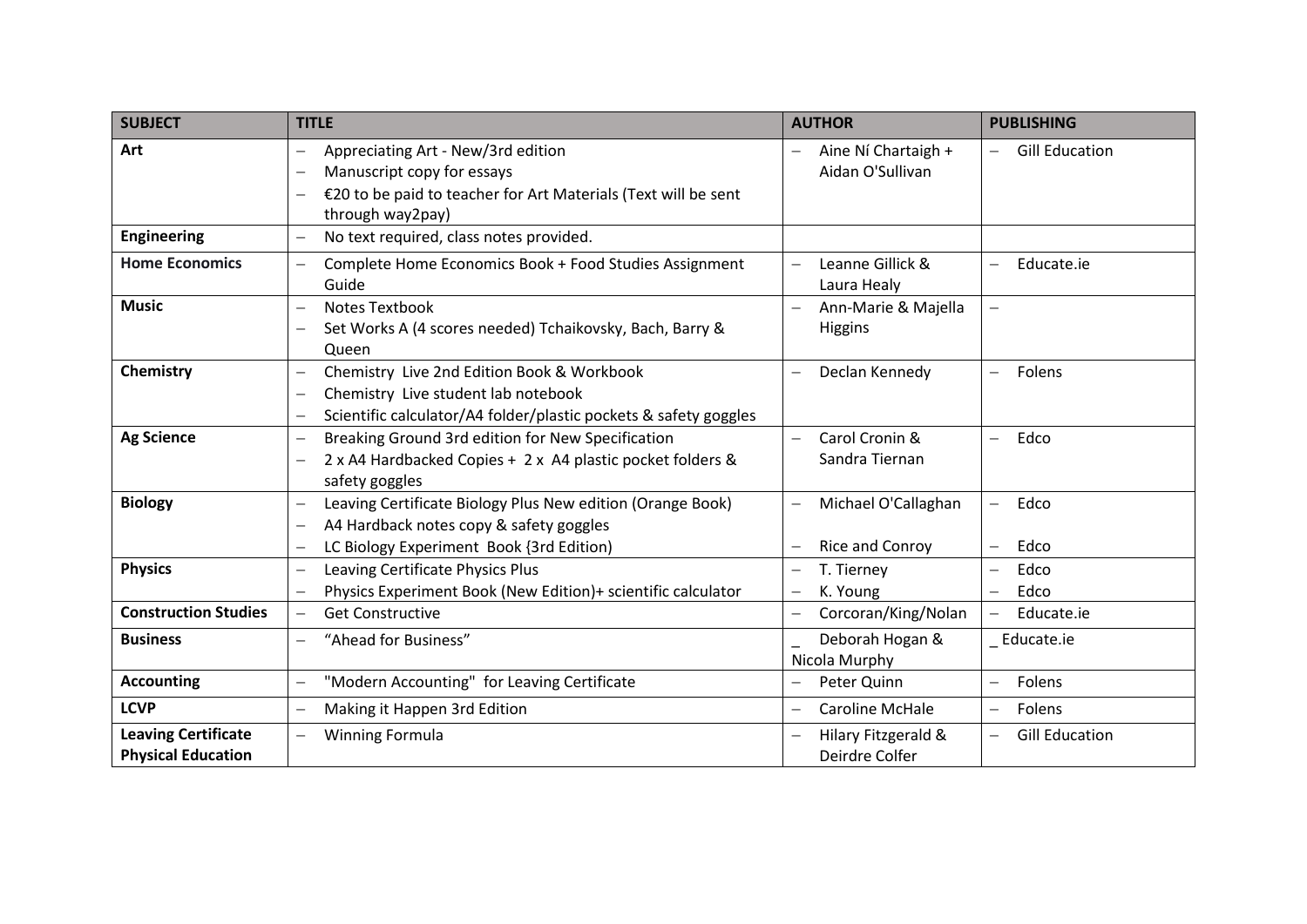



## **Transition Year Booklist 2022 - 2023**

| <b>SUBJECT</b>     | <b>TITLE</b>                                | <b>AUTHOR</b> | <b>PUBLISHING</b> |
|--------------------|---------------------------------------------|---------------|-------------------|
| <b>Mathematics</b> | Squared copy, plastic folder, logbook       |               |                   |
|                    | Maths Set, Calculator (Casio FX BS GT Plus) |               |                   |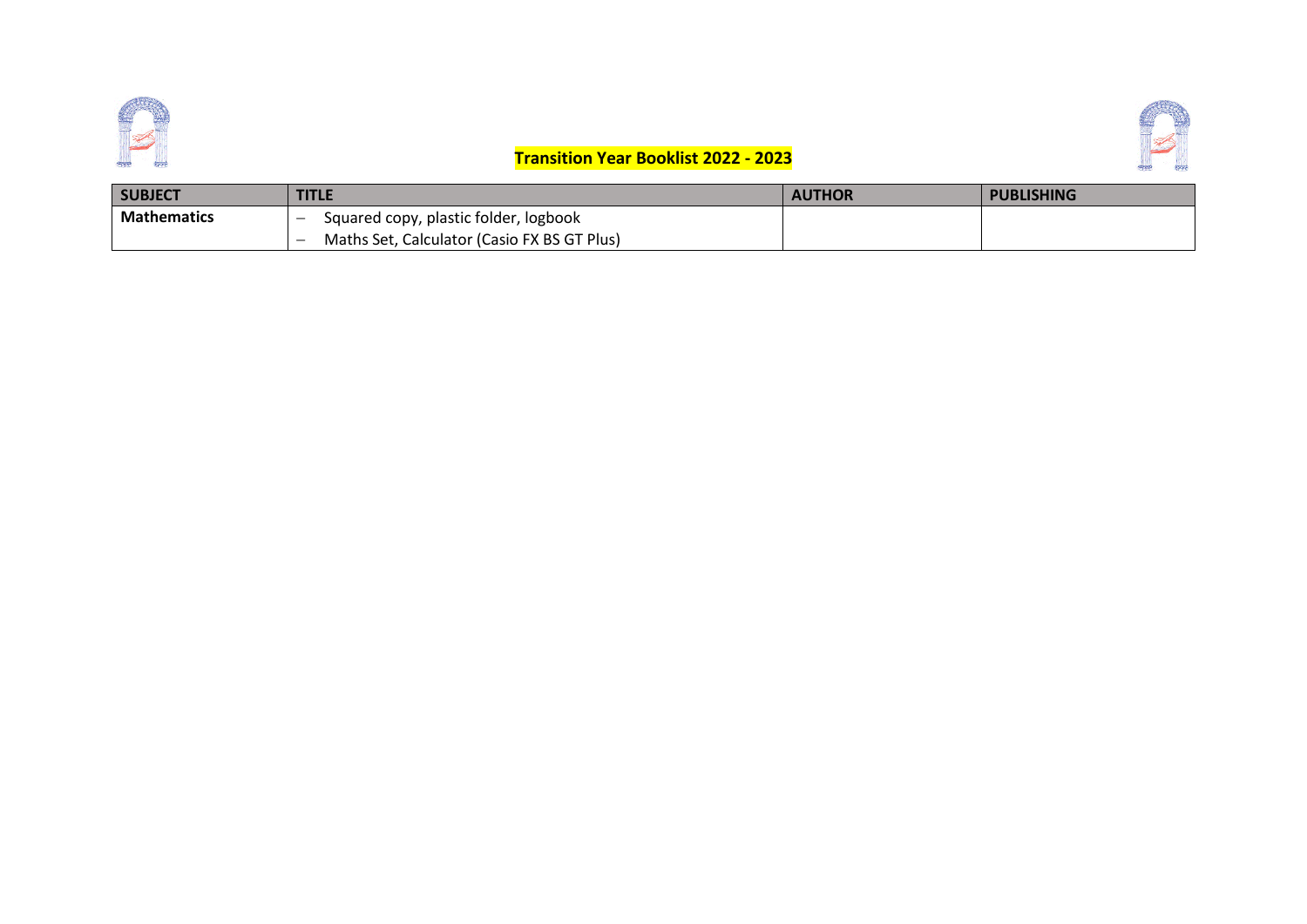





| <b>SUBJECT</b>            | <b>TITLE</b>                                                                                | <b>AUTHOR</b>                            | <b>PUBLISHING</b>                     |
|---------------------------|---------------------------------------------------------------------------------------------|------------------------------------------|---------------------------------------|
| <b>English</b>            | Ms.O'Brien's 6 <sup>th</sup> Yrs: 'All the Light We Cannot See'<br>$\overline{\phantom{0}}$ | Anthony Doore                            |                                       |
|                           | Higher Level Exam Papers<br>$\overline{\phantom{0}}$                                        | Edco                                     | Edco                                  |
|                           | Ms. Maguire's 6 <sup>th</sup> Yrs: 'A Raisin in the Sun                                     | Lorraine Hansberry                       |                                       |
|                           | Higher Level Exam Papers                                                                    |                                          | Edco                                  |
|                           | Ms. McSweeney's 6 <sup>th</sup> Yrs: 'All The Light We Cannot See'                          | Anthony Doore                            |                                       |
|                           | Higher Level Exam Papers                                                                    |                                          |                                       |
|                           | Ms. Hill's 6 <sup>th</sup> Yrs: Ordinary Level Exam Papers                                  |                                          | Edco                                  |
|                           | Mr. Grimes's 6 <sup>th</sup> Yrs: Keep last year's books                                    |                                          |                                       |
|                           | Mr. Keane's 6 <sup>th</sup> Yrs: 'A Raisin in the Sun'                                      | _ Lorraine Hansberry                     |                                       |
|                           | Higher Level Exam Papers                                                                    |                                          | Edco                                  |
|                           | Mr. Corry's 6 <sup>th</sup> Yrs: Ordinary Level Exam Papers<br>$\overline{\phantom{m}}$     |                                          | Edco                                  |
| Gaeilge (All texts as per | Samhlaíocht (Higher Level)                                                                  | Caitriona Ni                             | Gill<br>$\overline{\phantom{0}}$      |
| last year)                |                                                                                             | Shuilleabhain and                        |                                       |
|                           |                                                                                             | <b>Triona Geraghty</b>                   |                                       |
|                           | An Triail (Higher Level) (Nótaí)                                                            | Mairéad Ní Ghráda                        | CJ Fallon<br>$\overline{\phantom{0}}$ |
|                           | Irish Dictionary (Higher & Ordinary Level)                                                  |                                          |                                       |
|                           | Spreagadh (Ord Level)<br>$\overline{\phantom{0}}$                                           | Caitríona Ní<br>$\overline{\phantom{0}}$ | Gill<br>$\overline{\phantom{0}}$      |
|                           | 120 pocket display folder                                                                   | Shúilleabháin                            |                                       |
|                           | Exam Papers (Hons/Pass to be ordered in September)                                          |                                          |                                       |
| <b>Mathematics</b>        | Continue with last year's book.<br>$\overline{\phantom{0}}$                                 |                                          |                                       |
|                           | Squared Copy, Plastic Folder, Log tables<br>$\overline{\phantom{0}}$                        |                                          |                                       |
|                           | Maths Set, Calculator (Casio FX 85 GT Plus)<br>$\overline{\phantom{0}}$                     |                                          |                                       |
| S.P.H.E                   | Paper folder + copy                                                                         |                                          |                                       |
| <b>History</b>            | Continue with books from last year                                                          |                                          |                                       |
| Geography                 | Book to be decided in September                                                             |                                          |                                       |
|                           | <b>Exam Papers</b><br>$\overline{\phantom{0}}$                                              |                                          | Educate.ie                            |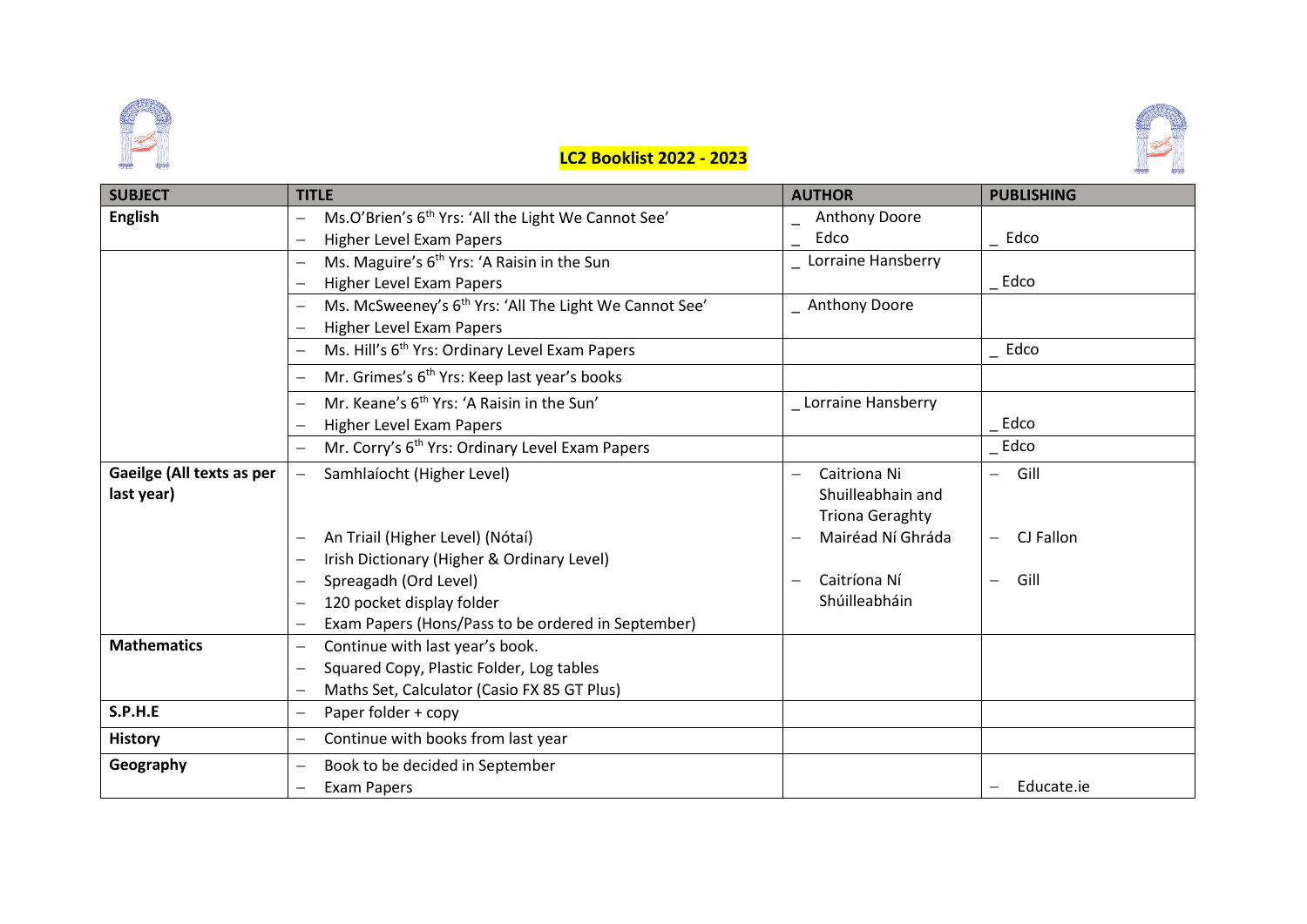| <b>SUBJECT</b>            | <b>TITLE</b>                                                                            | <b>AUTHOR</b>                                   | <b>PUBLISHING</b>                |
|---------------------------|-----------------------------------------------------------------------------------------|-------------------------------------------------|----------------------------------|
| <b>Religion (non-exam</b> | Resources supplied by school                                                            |                                                 |                                  |
| subject)                  |                                                                                         |                                                 |                                  |
| French                    | Continue with LC1 textbook (Tout Va Bien 2nd Edition)<br>$\qquad \qquad -$              | Dervla Murphy                                   | Folens                           |
| German                    | Continue with books from last year<br>$\qquad \qquad -$                                 |                                                 |                                  |
|                           | German Dictionary is compulsory<br>$\overline{\phantom{m}}$                             |                                                 |                                  |
|                           | A4 folder with plastic pockets for oral work - 60 pages & dividers                      |                                                 |                                  |
|                           | (continued from last year)                                                              |                                                 |                                  |
| DCG:                      | No Text required<br>$\overline{\phantom{m}}$                                            |                                                 |                                  |
|                           |                                                                                         |                                                 |                                  |
| Art                       | Continue with books from last year<br>$\overline{\phantom{0}}$                          |                                                 |                                  |
|                           | €20 to be paid to teacher for Art Materials (Text will be sent                          |                                                 |                                  |
|                           | through way2pay)                                                                        |                                                 |                                  |
| <b>Engineering</b>        | No text required, class notes provided.<br>$\overline{\phantom{0}}$                     |                                                 |                                  |
| <b>Home Economics</b>     | Complete Home Economics (Keep last year's book & workbook)<br>$\qquad \qquad -$         | Carmel Enright                                  | Folens<br>$\qquad \qquad -$      |
|                           | Exam papers                                                                             |                                                 |                                  |
| <b>Music</b>              | Continue with books from last year<br>$\qquad \qquad -$                                 | $\overline{\phantom{0}}$                        | $\overline{\phantom{0}}$         |
| Chemistry                 | Chemistry Live<br>$\overline{\phantom{m}}$                                              | Declan Kennedy<br>$\overline{\phantom{0}}$      | Folens                           |
|                           | Leaving Cert Chemistry Experiment Book<br>$\overline{\phantom{m}}$                      |                                                 | Edco                             |
|                           | Scientific calculator/A4 folder/plastic pockets & safety goggles<br>$\qquad \qquad -$   |                                                 |                                  |
| <b>Ag Science</b>         | Breaking ground - Agricultural science<br>$\overline{\phantom{0}}$                      | Carol Cronin &                                  | Edco<br>$\overline{\phantom{0}}$ |
|                           | 2 x A4 Hardbacked Copies + 2 x A4 plastic pocket folders &<br>$\overline{\phantom{0}}$  | Sandra Tiernan                                  |                                  |
|                           | safety goggles                                                                          |                                                 |                                  |
|                           | Exam papers                                                                             |                                                 | Edco<br>$\qquad \qquad -$        |
| <b>Biology</b>            | Keep last year's book (Leaving Certificate Biology Plus New<br>$\overline{\phantom{0}}$ | Michael O'Callaghan                             | Edco                             |
|                           | edition (Orange Book)                                                                   |                                                 |                                  |
|                           | A4 Hardback notes copy & safety goggles<br>$\overline{\phantom{0}}$                     |                                                 |                                  |
|                           | LC Biology Experiment Book 3rd Edition<br>$\overline{\phantom{0}}$                      | Michael O'Callaghan<br>$\overline{\phantom{0}}$ | Edco                             |
|                           | <b>Exam Papers</b>                                                                      |                                                 | Educate.ie                       |
| <b>Business</b>           | Continue with books from last year                                                      |                                                 |                                  |